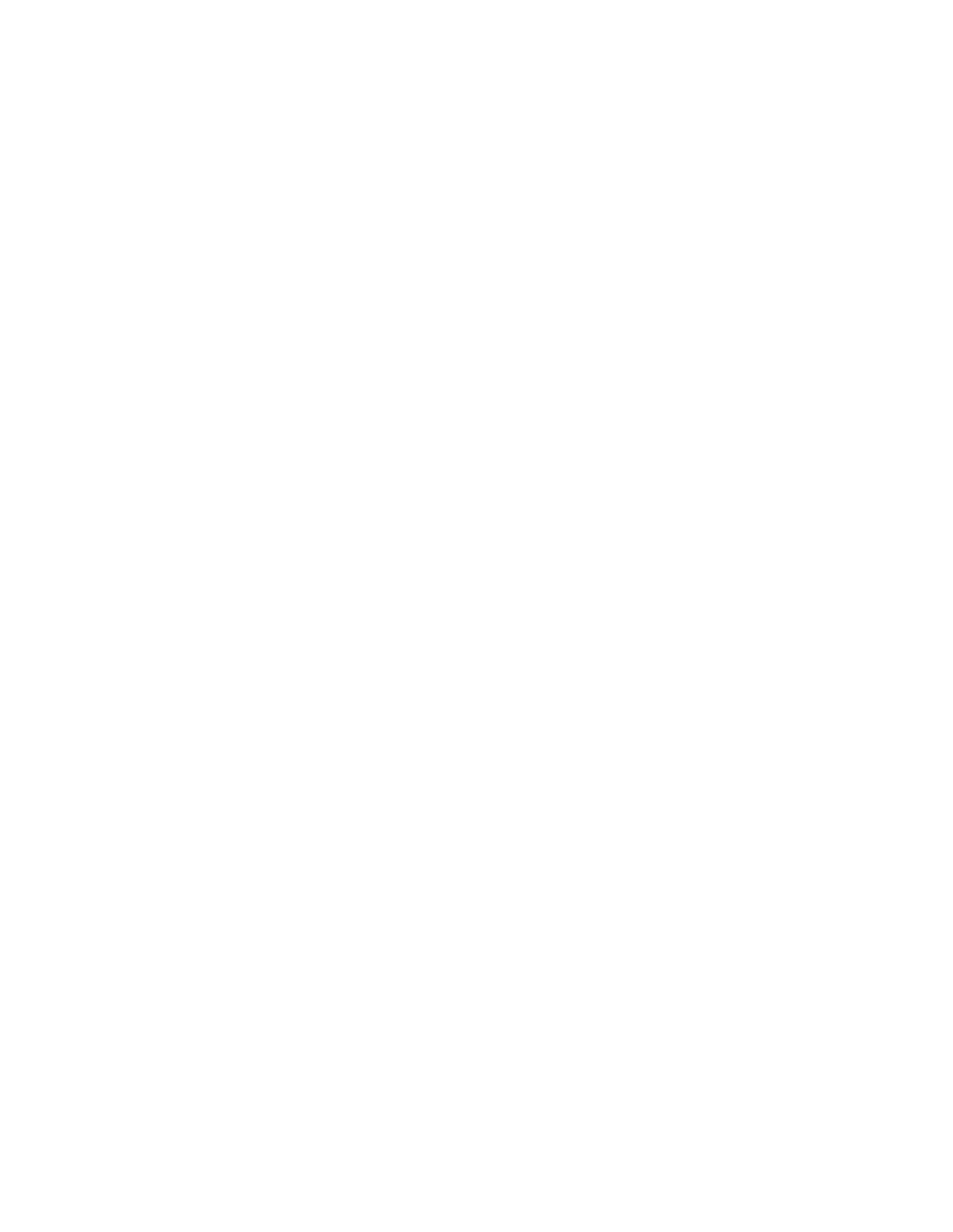# **Table of Contents**

| I. Executive Summary                      | $\mathbf 2$ |
|-------------------------------------------|-------------|
| II. 2019: Recap and Highlights            | 3           |
| III. 2020: Vision for Restoring the Coast | 8           |
| IV. Master Project List                   | 9           |
| V. SBPG Coastal Division                  | 10          |



*Iconic white shrimp boots are commonplace in coastal St. Bernard Parish*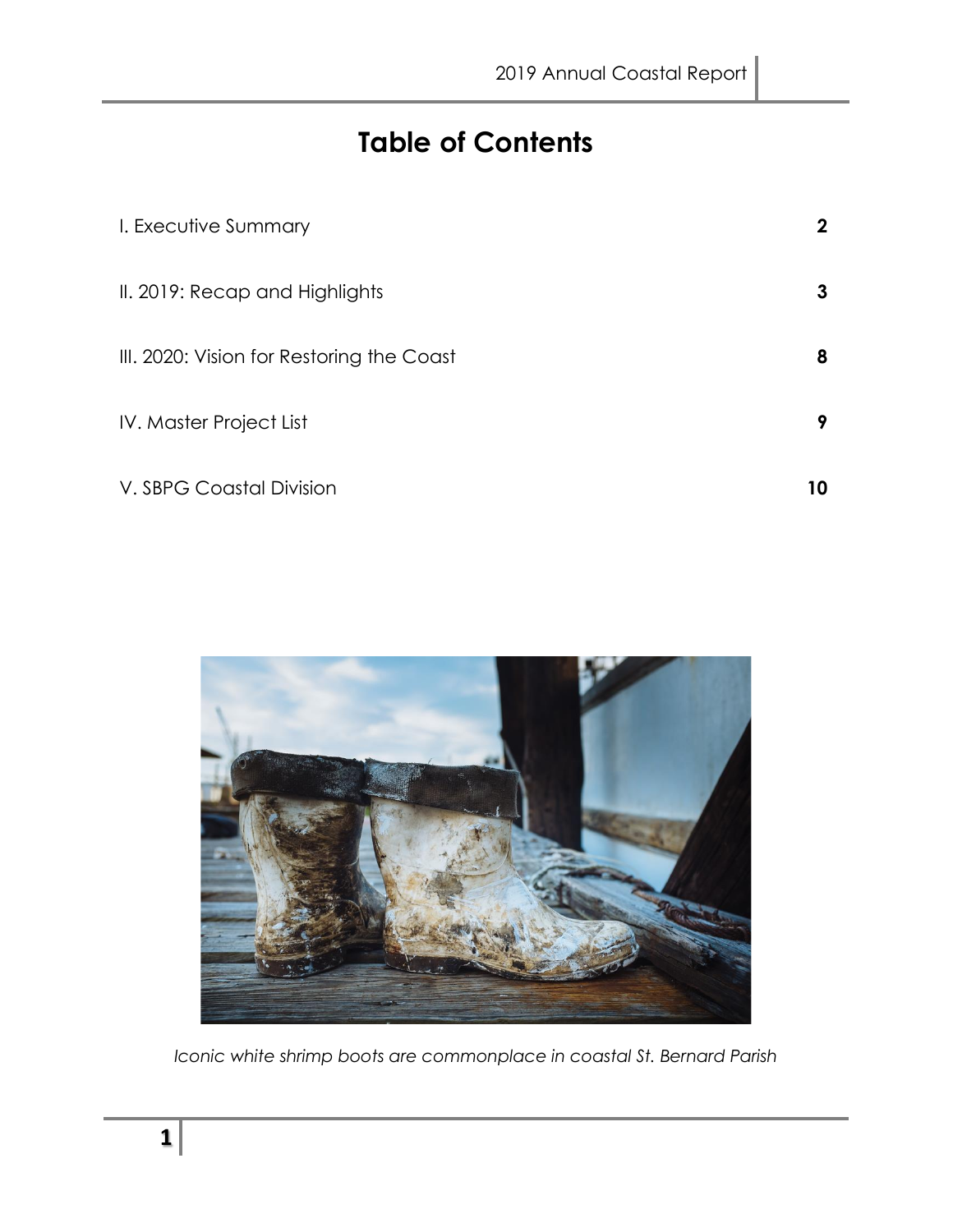# **I. Executive Summary**

St. Bernard Parish Government (SBPG) and its partners moved a number of critical coastal activities forward in 2019. Most notably, the Coastal Wetlands Planning, Protection, and Restoration Act (CWPPRA) Technical Committee approved Phase 1 (engineering/design) funding for the *North Delacroix Marsh Creation and Terracing* project (\$35.5 million). This marks the third CWPPRA project to be approved in St. Bernard Parish since 2016, increasing the total value of all CWPPRA projects currently being designed in the parish to over \$100 million.

Engineering and design has been completed for a number of significant coastal activities in St. Bernard Parish, and many projects will be entering the construction phase in 2020. The US Department of Interior will be putting the *North Breton Island Restoration* project (\$72 million) up for construction bid in the coming months. Additionally, SBPG will be putting the *Bayou Terre aux Boeufs Ridge Restoration* (Phase 1, \$3.3 million), *Lake Lery Marsh Creation* (Phase 2, \$3 million), and *Paris Road Streetscape Enhancement* (\$800,000) projects up for construction bid during the first quarter of the year. The Coastal Protection and Restoration Authority (CPRA) also recently funded two projects that are scheduled to be under construction in 2020: *St. Bernard Pump Station Repairs* (\$4 million) and *Violet Canal Siphon Repairs* (\$1 million).

SBPG has made considerable investments in developing new projects over the past year. The *East Bank Sediment Pipeline* feasibility study and preliminary design were initiated in 2019. Additionally, SBPG entered into an agreement with the US Army Corps of Engineers to conduct a feasibility study for a beneficial use of dredged material (BUDMAT) project in eastern St. Bernard Parish. Finally, SBPG funded a feasibility study and preliminary design effort involving a *Barrier Island Creation* project in the Chandeleur Sound. As part of the CPRA's ongoing preparation for the *2023 State Coastal Master Plan* update, SBPG submitted a total of five new projects for the agency to consider.

SBPG has continued to work closely with its public, private, and nongovernmental partners to implement small-scale coastal restoration projects and programming throughout the year. Such efforts include the planting of black mangroves in the Biloxi Marsh, hosting two Delacroix Public Seafood Market events, and co-hosting the *2nd Annual Cook-off for the Coast*, where approximately \$10,000 was raised in support of local environmental causes. SBPG and its partners also co-hosted the ongoing *Marsh Dawgs* program for local 4-H students and worked closely with Chalmette High School and Nunez Community College on various volunteer opportunities.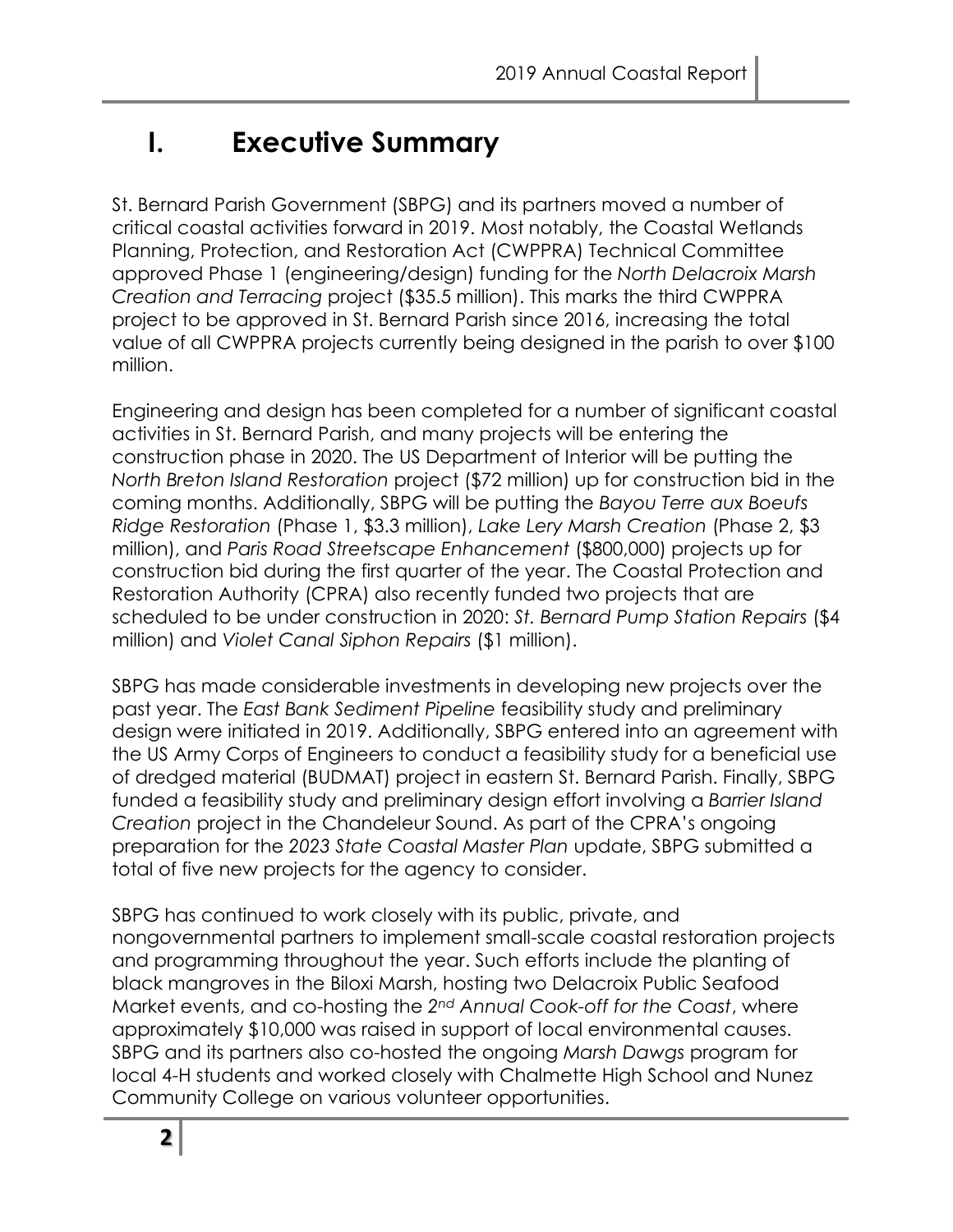The *2019 Coastal Annual Report* provides a detailed summary of all coastal activities in St. Bernard Parish during the previous year. Additionally, the report includes a breakdown of completed and projected expenditures by activity phase and type. The report concludes with a stated vision for the upcoming year and a comprehensive list of all coastal activities in St. Bernard Parish.

# **II. 2019: Recap and Highlights**

# \$126,083,000 \$377,319,061 \$85,817,080

### *Completed and Projected Total Expenditures by Activity Phase*

| \$126,083,000 | <b>Construction/Implementation (Complete or Ongoing)</b> |
|---------------|----------------------------------------------------------|
|               | \$377,319,061 Engineering/Design                         |
| \$85,817,080  | <b>Planning</b>                                          |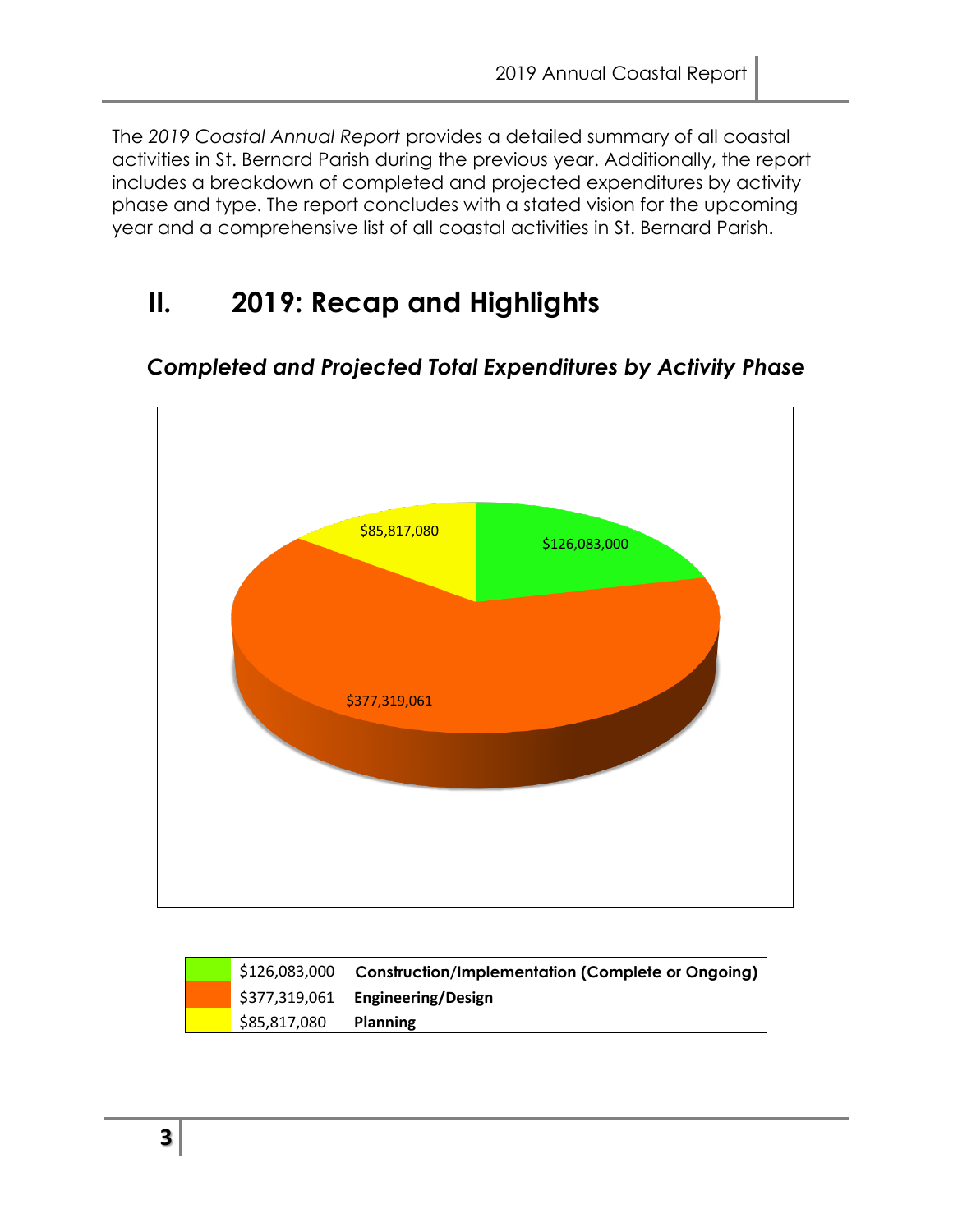

*Completed and Projected Total Expenditures by Activity Type*

|  |                     | \$318,749,330 Marsh Creation      |
|--|---------------------|-----------------------------------|
|  |                     | \$43,500,000 Ridge Restoration    |
|  |                     | \$8,499,000 Economic Development  |
|  |                     | \$80,319,731 Shoreline Protection |
|  | \$138,151,080 Other |                                   |

### *Construction and Implementation*

- **Ebruary 2019:** SBPG, the Meraux Foundation, and other partners hosted the 2nd Annual Cook-off for the Coast, raising \$10,000 for local environmental causes.
- **April 2019:** SBPG, Chalmette High School, and other partners planted over 1,000 black mangroves in the Biloxi Marsh, bringing the total planted since 2017 to over 3,200.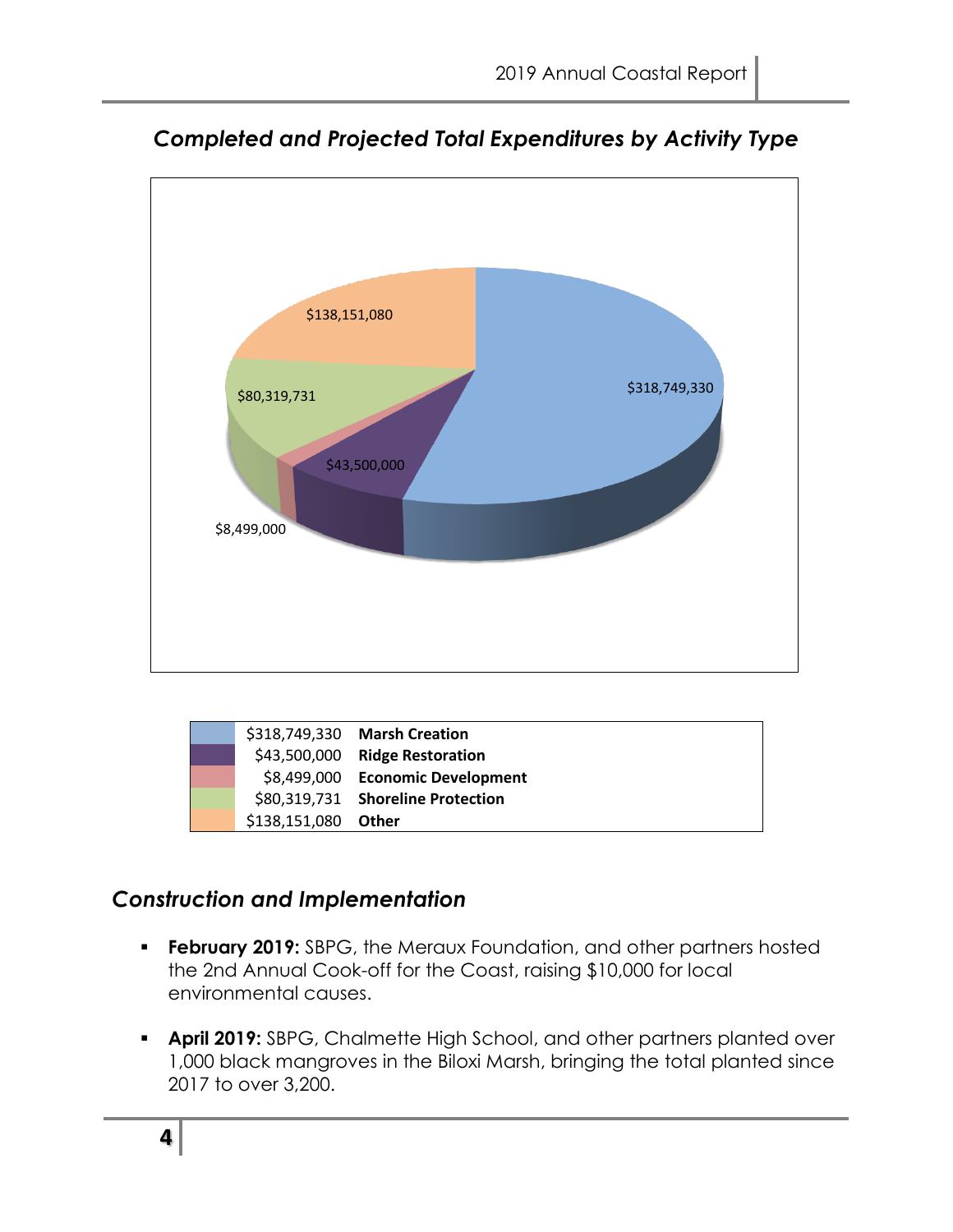- **June 2019:** SBPG, Louisiana Sea Grant, and other partners hosted the first Delacroix Public Seafood Market event of the year. Over 700 people attended and 2,579 pounds of shrimp and 95 dozen crabs were sold.
- **July 2019:** SBPG, Louisiana Sea Grant, and Anglers Bettering Louisiana's Estuaries (ABLE) hosted the 2nd annual Marsh Dawgs community education and outreach event for local 4-H students.
- **August 2019:** SBPG and Nunez Community College launched the first academic school year of the Nunez Fisheries Workforce Development program.
- **Examplember 2019:** SBPG, Louisiana Sea Grant, and other partners hosted the second and final Delacroix Public Seafood Market event of the year. Attendance and the quantity of seafood sold were comparable to the June event.
- **November 2019**: The Department of Interior informed SBPG that the North Breton Island Restoration project would be going up for construction bid in early 2020.
- **December 2019:** Bayou Terre aux Boeufs Ridge Restoration project (Phase 1) was advertised for construction bid.
- **December 2019:** Lake Lery Marsh Creation (Phase 2) began being prepared for construction bid. It is anticipated that advertisement will begin in early 2020.
- **December 2019:** Paris Road Streetscape Enhancement project began being prepared for construction bid. It is anticipated that advertisement will begin in early 2020.

### *Engineering and Design*

- **January 2019:** CPRA continued engineering and design for the CWPPRA *Bayou La Loutre Ridge Restoration and Marsh Creation* project. The effort will be ongoing throughout 2020.
- **January 2019:** CPRA initiated engineering and design for the CWPPRA *East Delacroix Marsh Creation and Terracing* project. The effort will be ongoing throughout 2020.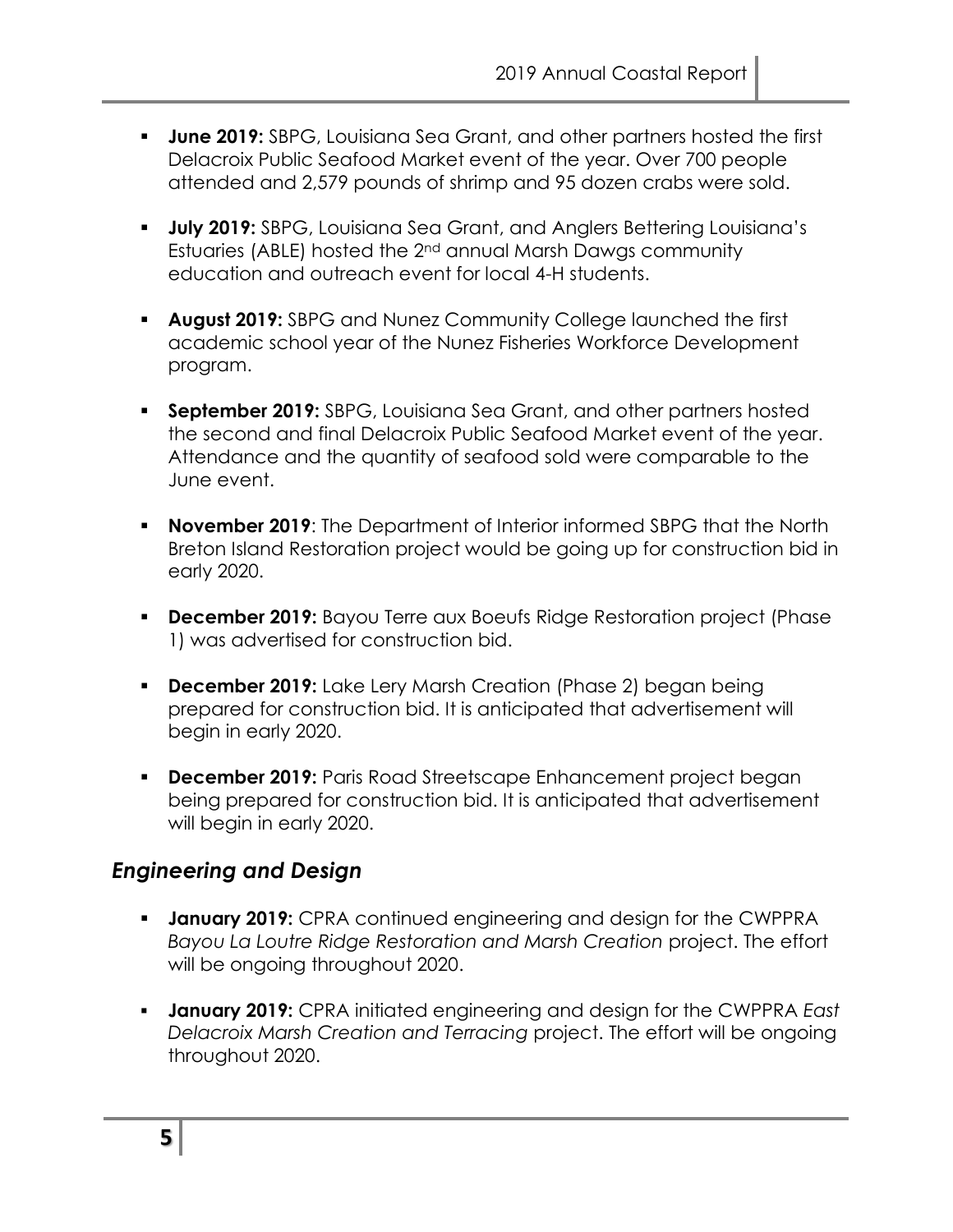- **January 2019:** SBPG and CPRA engaged Royal Engineering for the purpose of completing a study and preliminary design for the East Bank Sediment Pipeline project. The effort will be ongoing throughout 2020.
- **EXT** January 2019: The Duplantis Group continued the engineering and design process for the *Lake Borgne Marsh Creation* project (Phase 1, 1,500+ acres of marsh creation, \$127 million). The effort will be ongoing throughout 2020.
- **January 2019:** Chicago Bridge and Iron continued the engineering and design process for the *Golden Triangle Marsh Creation* project (Phase 1, 600+ acres of marsh creation, \$54,550,330). The effort will be ongoing throughout 2020.
- **E January 2019:** Hatch Mott MacDonald continued the engineering and design process for the *Biloxi Marsh Living Shoreline* project (\$57,719,731). The effort will be ongoing throughout 2020.
- **January 2019:** All South Engineering, Royal Engineering, and Kyle Associates continued the engineering and design for the *Lake Lery Marsh Creation* project (Phase 3, \$21,699,000). The effort will be completed in 2020.
- **Ebruary 2019:** SBPG engaged Kyle Associates for the purpose of conducting a feasibility study and preliminary design for a *Barrier Island Creation* project in the Chandeleur Sound. The effort was completed in 2019 and the project was nominated for the 2023 State Coastal Master Plan.
- **April 2019:** SBPG entered into an agreement with the US Army Corps of Engineers and engaged Arcadis Engineering to conduct a feasibility study for a beneficial use of dredged material (BUDMAT) project in eastern St. Bernard Parish. The process is ongoing and will be completed in 2020.
- **December 2019:** The CWPPRA Technical Committee approved Phase 1 (engineering/design) funding for the *North Delacroix Marsh Creation and Terracing* project (\$35.5 million). Engineering and design is scheduled to begin in 2020.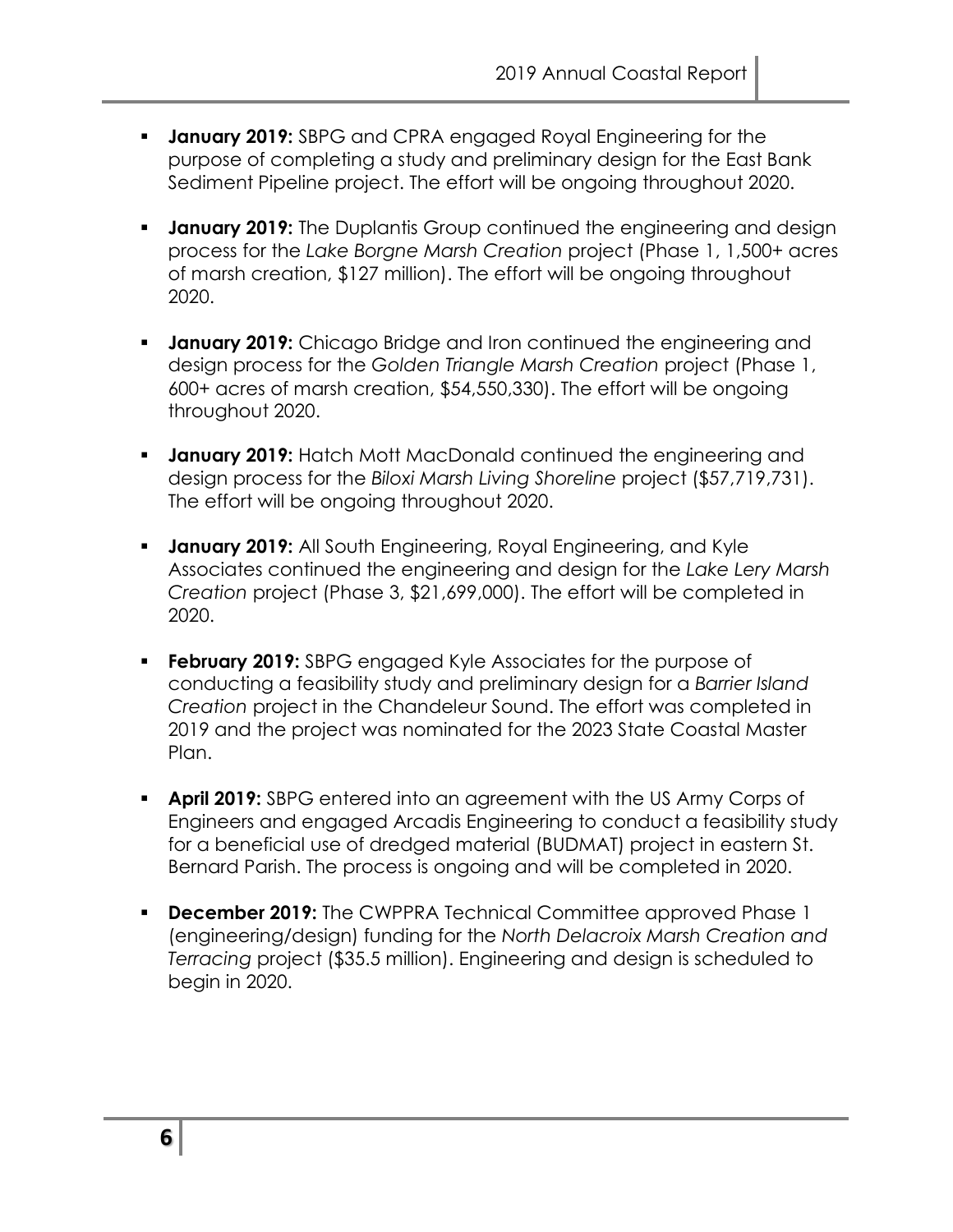### *Planning*

- **May 2019—September 2019:** SBPG worked closely with the State of Louisiana to declare an emergency and request that a federal fishery disaster be declared following the unprecedented 2019 Mississippi River Flood event and associated Bonnet Carre Spillway openings. In addition to declaring its own emergency, SBPG also presented the State of Louisiana with the parish's own federal fishery disaster recovery programming and spending priorities. Approval of an official spending plan for the disaster is pending.
- **May 2019:** The US Treasury approved Amendment #2 to the parish's RESTORE Act Multiyear Implementation Plan. SBPG is in the process of preparing grant applications for its next round of RESTORE Act projects, including Lake Lery Marsh Creation (Phase 2) and the *Shell Beach Recreational Fishing Complex at the Katrina Memorial.* It is anticipated that funding for both projects will be obligated in 2020.
- **October 2019:** SBPG worked closely with property owners in Reggio to develop the *Reggio Shoreline Protection* project (\$250,000) along the Reggio Canal. The parish will continue to pursue grant funding for the project in 2020.
- **October 2019—Ongoing:** SBPG has been working closely with the Gulf of Mexico Energy Security Act (GOMESA) Coalition and the congressional delegation on increasing the current revenue stream for Louisiana.
- **November 2019:** SBPG worked with the US Environmental Protection Agency on further developing the *Reggio Marsh Creation and Hydrologic Restoration* project (\$30 million), which will be nominated for the CWPPRA program in January 2020.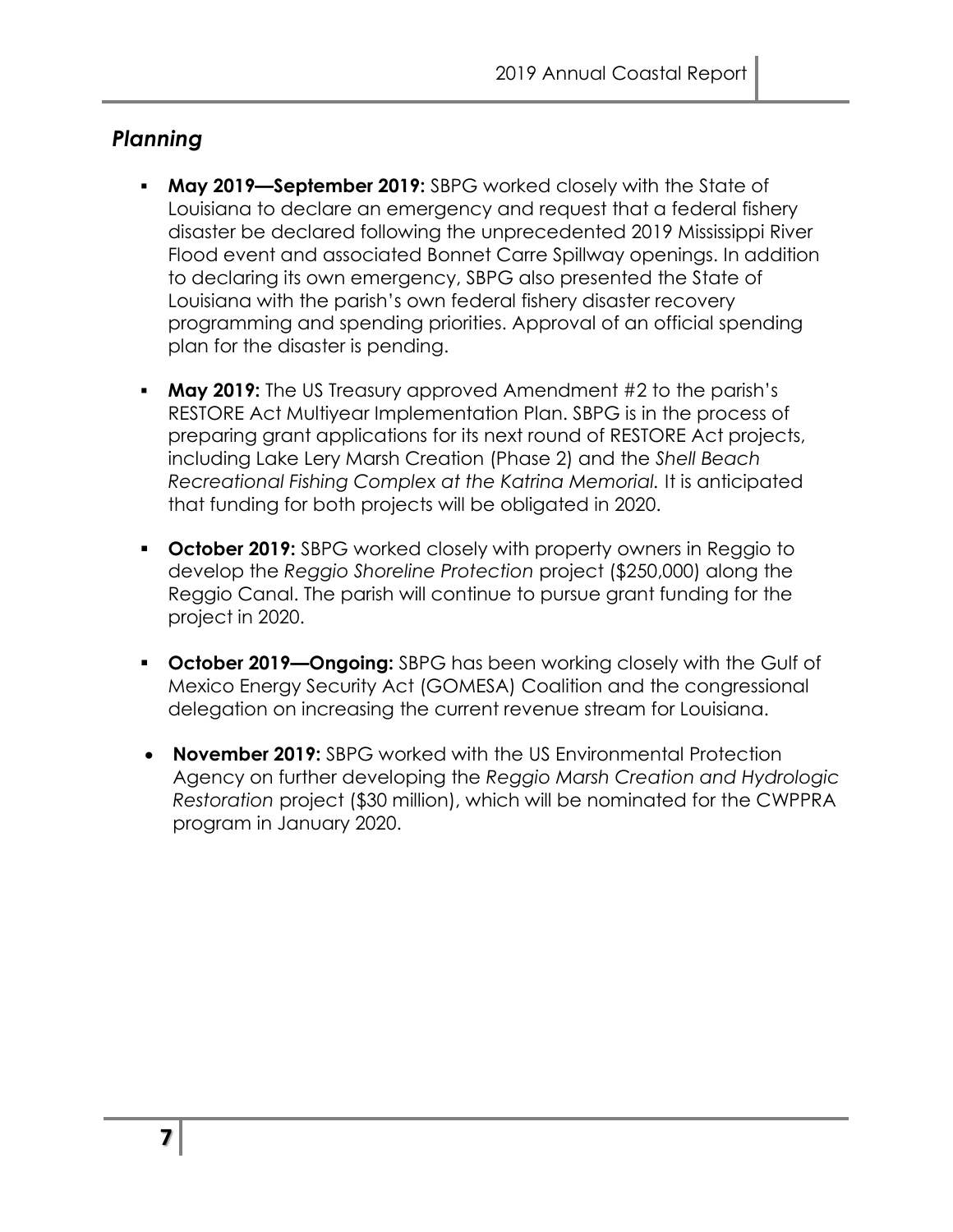## **III. 2020: Vision for Restoring the Coast**

SBPG will continue aggressively pursuing funding for large-scale coastal restoration projects. Engineering/design and construction funding have already been allocated for a number of large-scale efforts, including Lake Borgne Marsh Creation (Phase 1); Golden Triangle Marsh Creation (Phase 1); North Breton Island Restoration; Biloxi Marsh Living Shoreline; and Lake Lery Marsh Creation (Phases 2 and 3). Due to the complexity and size of the referenced projects, many of them will take several years to complete. Although the CWPPRA and NRDA funding processes are highly competitive and often slow, SBPG will continue proposing additional projects for consideration throughout the upcoming year.

Recurring sources of revenue and new grant opportunities will continue allowing SBPG to make progress while larger projects are designed and constructed. The RESTORE Act Direct Component program funded a number of efforts in 2019 and will continue to do so next year. Annual GOMESA allocations and federal and state grant opportunities will also continue providing SBPG with funding for small-scale efforts going forward. Finally, SBPG has invested a significant amount of its own funding in engineering/design (Bayou Terre aux Boeufs, Lake Lery, and the Eastbank Sediment Pipeline), and will work to leverage those investments to obtain federal and/or state construction funding.

Education, outreach, and volunteerism will remain priorities for the SBPG Coastal Division in 2020. Programs such as Marsh Dawgs and the black mangrove planting will continue making coastal restoration accessible to the public. Additionally, the growth and promotion of the Nunez Fisheries Workforce Development Program will better prepare the local workforce for employment opportunities in the emerging coastal restoration sector.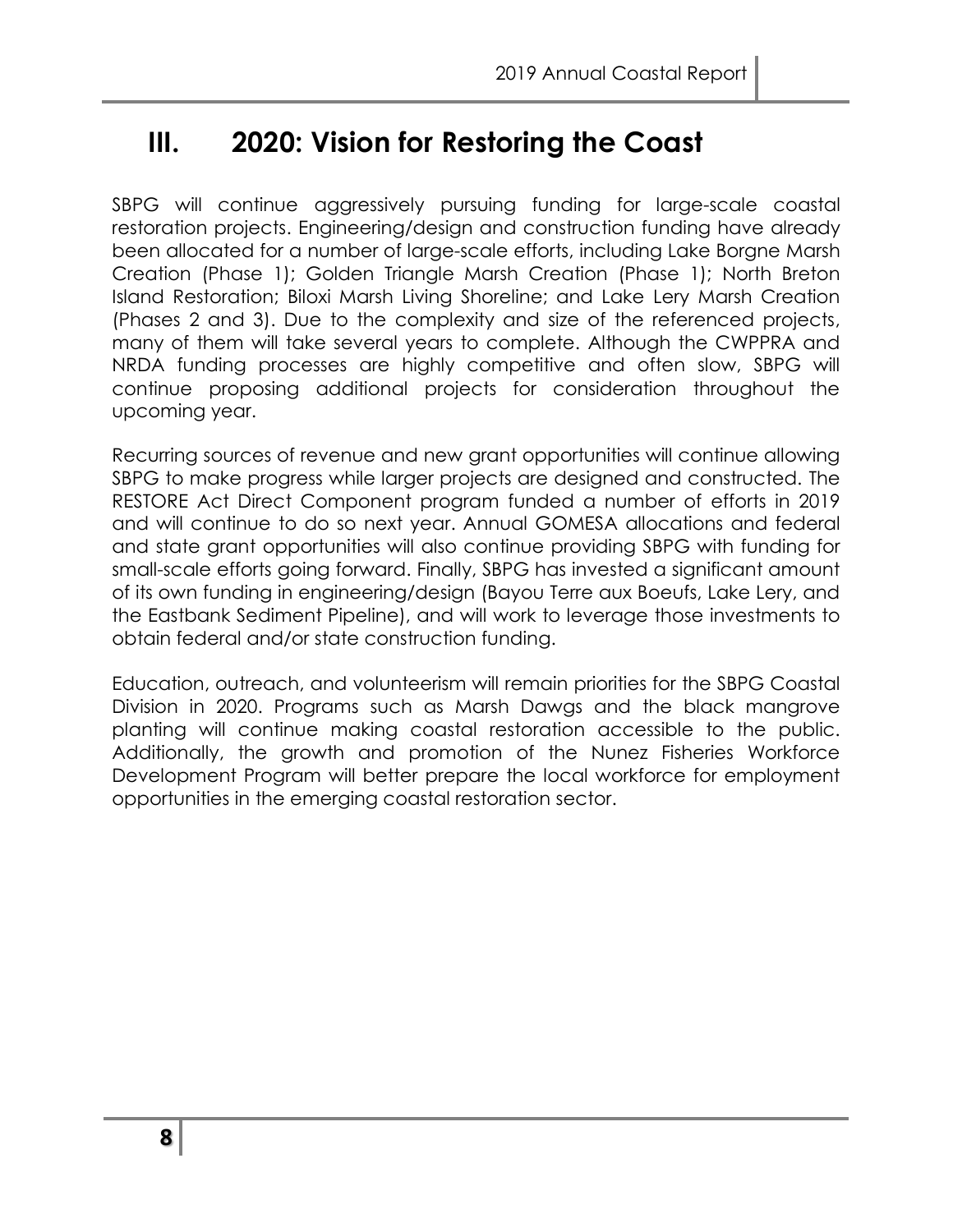# **IV. Master Project List**

| Project                                         | <b>Phase</b>      | Cost          | <b>Funding</b>           |
|-------------------------------------------------|-------------------|---------------|--------------------------|
| Lake Lery Marsh Creation Phase 1                | Complete          | \$8,000,000   | <b>CIAP</b>              |
| <b>Oyster Reef Shoreline Protection</b>         | Complete          | \$600,000     | <b>CRCL/CPRA/NFWF</b>    |
| <b>MRGO Navigational Aids</b>                   | Complete          | \$15,000      | <b>SBPG</b>              |
| Kayak Navigational Aids                         | Complete          | \$5,000       | <b>SBPG</b>              |
| <b>Living Shoreline</b>                         | Complete          | \$22,000,000  | <b>CPRA</b>              |
| Violet Canal Noth Levee Alignment               | Complete          | \$4,000,000   | CPRA/CDBG/HMGP           |
| <b>Black Mangrove Planting</b>                  | Ongoing           | \$15,000      | SBPG/Orvis/AFFTA/Private |
| <b>Violet Harbor of Refuge</b>                  | Complete          | \$2,000,000   | <b>CDBG</b>              |
| Caernarvon to Verret Reforestaion               | Complete          | \$10,000      | LPBF/SBPG                |
| Derelict Crab Trap Removal (2017)               | Complete          | \$5,000       | LPBF/SBPG                |
| Rec. Fishing (Delacroix Pier/Restroom)          | Complete          | \$1,000,000   | <b>SBPG</b>              |
| Rec. Fishing (Delacroix Hoist/Dry Dock)         | Complete          | \$1,000,000   | <b>SBPG</b>              |
| Lake Fortuna Oyster Cultch                      | Complete          | \$2,500,000   | LDWF/NRDA                |
| Wayne's Wetlands/Marsh Dawgs                    | Ongoing           | \$8,000       | ABLE/SBPG                |
| <b>Violet Canal Maintenance Dredging</b>        | Complete          | \$280,000     | <b>CPRA</b>              |
| <b>Marine Debris Removal and Dredging</b>       | Complete          | \$300,000     | <b>SBPG</b>              |
| <b>Bayou Bash Marine Debris Removal</b>         | Complete          | \$20,000      | <b>SBPG</b>              |
| Nunez Fisheries Workforce Devt.                 | Ongoing           | \$225,000     | <b>RESTORE</b>           |
| Lake Lery Marsh Creation Phase 2                | Ongoing           | \$3,000,000   | <b>CIAP/RESTORE</b>      |
| North Breton Island Restoration                 | Ongoing           | \$72,000,000  | NRDA/DOI                 |
| Bayou Terre Aux Boeufs Ridge Phase 1            | Ongoing           | \$3,300,000   | SBPG/CPRA                |
| <b>Paris Road Streetscape</b>                   | Ongoing           | \$800,000     | <b>RESTORE</b>           |
| St. Bernard Pump Station Repairs                | Ongoing           | \$4,000,000   | <b>CPRA</b>              |
| <b>Violet Canal Siphon Repairs</b>              | Ongoing           | \$1,000,000   | <b>CPRA</b>              |
| <b>Biloxi Marsh Living Shoreline</b>            | Eng/Design        | \$57,719,731  | <b>CPRA/RESTORE</b>      |
| Lake Borgne Marsh Creation                      | <b>Eng/Design</b> | \$127,000,000 | <b>CPRA/NRDA</b>         |
| <b>Golden Triangle Marsh Creation</b>           | <b>Eng/Design</b> | \$54,550,330  | <b>CPRA/RESTORE</b>      |
| <b>Bayou Terre Aux Boeufs Ridge Phase 2</b>     | Eng/Design        | \$9,200,000   | <b>SBPG</b>              |
| Lake Lery Marsh Creation Phase 3                | Eng/Design        | \$21,699,000  | SBPG/TBD                 |
| East Bank Sediment Pipe. Prelim. Design         | <b>Eng/Design</b> | \$1,000,000   | <b>SBPG/CPRA</b>         |
| <b>Bayou La Loutre Ridge Restoration</b>        | <b>Eng/Design</b> | \$31,000,000  | <b>CWPPRA/CPRA</b>       |
| <b>East Delacroix Marsh Creation</b>            | <b>Eng/Design</b> | \$39,000,000  | <b>CWPPRA/CPRA</b>       |
| <b>North Delacroix Marsh Creation</b>           | Eng/Design        | \$35,500,000  | <b>CWPPRA/CPRA</b>       |
| <b>Barrier Island Creation Prelim. Design</b>   | Eng/Design        | \$650,000     | <b>SBPG</b>              |
| <b>BUDMAT Lake Lery Feasibility Study</b>       | Planning          | \$385,000     | SBPG/USACE               |
| <b>Recreational Fishing Piers (Shell Beach)</b> | Planning          | \$1,374,000   | <b>SBPG/RESTORE</b>      |
| Rec. Fishing Piers/Market (Hopedale)            | Planning          | \$1,000,000   | <b>SBPG/RESTORE</b>      |
| Point Aux Marchettes Shoreline Protect.         | Planning          | \$46,000,000  | <b>NRDA</b>              |
| Chandeleur Islands Maint. & Reveg.              | Planning          | \$3,500,000   | <b>NRDA</b>              |
| 40 Arpent Bike Bath                             | Planning          | \$250,000     | <b>RESTORE</b>           |
| Louisiana Oyster Cultch Phase 2                 | Planning          | \$3,058,080   | <b>NRDA</b>              |
| <b>Reggio Marsh Creation</b>                    | Planning          | \$30,000,000  | <b>TBD</b>               |
| <b>Reggio Shoreline Protection</b>              | Planning          | \$250,000     | <b>TBD</b>               |

### **TOTAL: \$589,219,141**